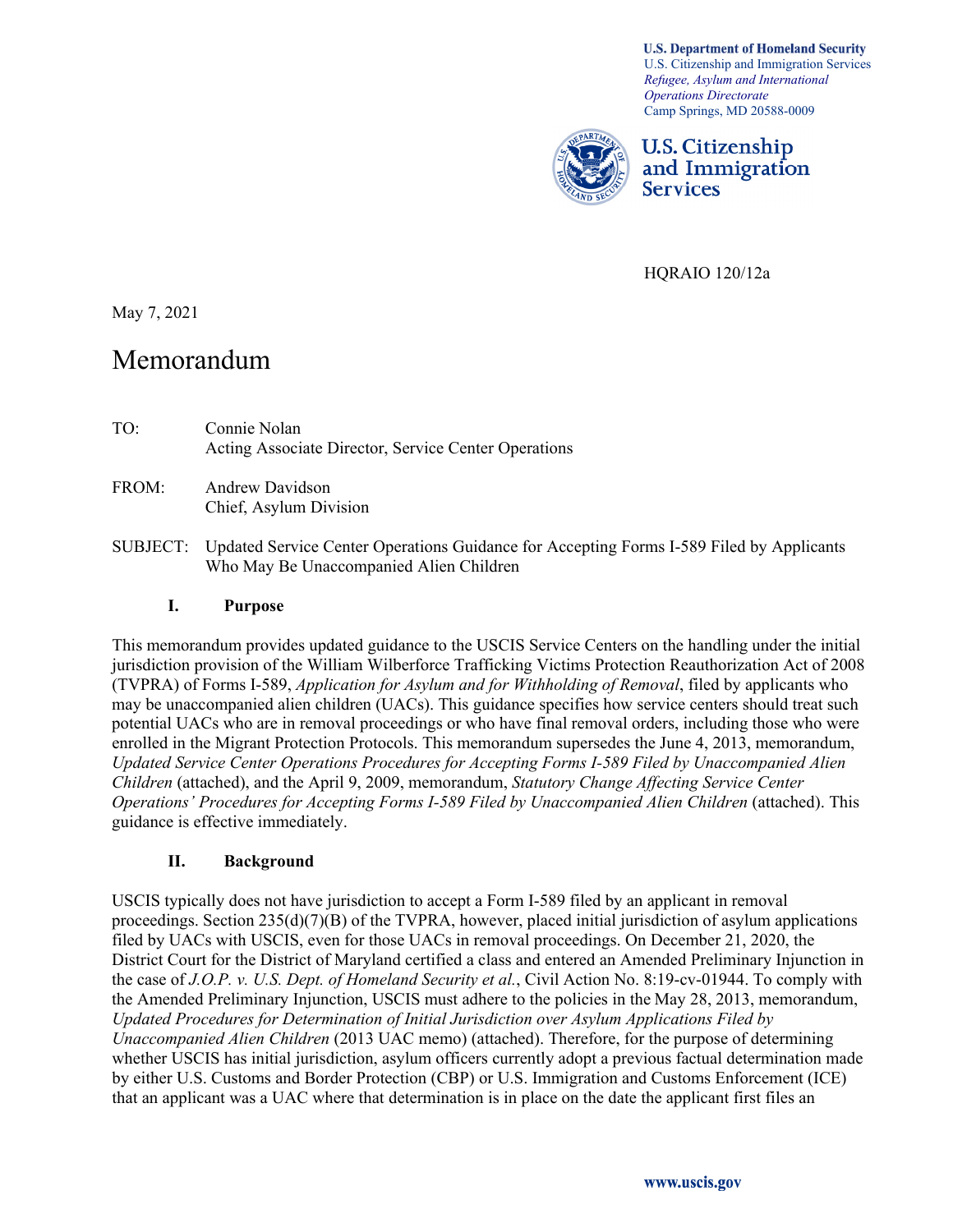Updated Service Center Operations' Procedures for Accepting Forms I-589 Filed by Unaccompanied Alien Children Page 2

asylum application, without making another factual inquiry into the applicant's age or unaccompanied status. The previous determination that the applicant was a UAC remains in place unless there was an affirmative act by the U.S. Department of Health and Human Services (HHS), ICE, or CBP to terminate the UAC determination before the applicant filed an asylum application. In cases in which a UAC determination has not already been made or has been terminated, asylum officers make a factual determination about whether the applicant was a  $UAC<sup>1</sup>$  $UAC<sup>1</sup>$  $UAC<sup>1</sup>$  as of the date the applicant first filed an asylum application.

## **III. Field Guidance**

This guidance focuses on the Nebraska Service Center's (NSC) processing of Forms I-589 filed by individuals in removal proceedings who are seeking initial jurisdiction before USCIS. In order to allow the asylum office to determine its jurisdiction over potential UAC applications under the 2013 UAC memo, the NSC should accept the asylum application of an individual in removal proceedings or with a final removal order whose asylum application has not already been adjudicated by USCIS if any of the following three conditions are met:

- (1) The date of birth listed on the Form I-589 indicates that the applicant is under 18 at the time of filing with USCIS; (or)
- ([2](#page-1-1)) The applicant submits a copy of the UAC Instruction Sheet with the I-589;  $2$  (or)
- (3) The applicant submits with the Form I-589 a copy of documentation provided by the HHS Office of Refugee Resettlement (ORR) showing that the applicant was in ORR custody as a UAC, such as the UAC Initial Placement Referral Form or the ORR Verification of Release Form.

The NSC should reject Forms I-589 for lack of jurisdiction where the applicant is or has been in removal proceedings, is 18 or older at the time of filing, **and** has not submitted any of the documents listed in (2) and (3) above.

Forms I-589 filed by applicants who were enrolled in the Migrant Protection Protocols (MPP) should be processed in the same way as Forms I-589 filed by potential UACs who are in removal proceedings not being held pursuant to MPP. Applicants who were enrolled in MPP and who have final removal orders entered *in absentia* or on the merits should also be processed in the same way as potential UACs who were not enrolled in MPP.

In cases where a Form I-589 is filed by a potential UAC in removal proceedings or with a final removal order, the NSC should enter the special group "PRL – Unaccompanied Alien Child" into Global on the Entry tab. An A-file will already exist for potential UAC applicants who file asylum applications with USCIS and who are or were in removal proceedings. The NSC will create a T-file and transfer the file to the asylum office with geographical jurisdiction over the case.

If you have any questions concerning the guidance in this memorandum, please contact your supervisor, who can forward your inquiry to Headquarters Service Center Operations.

### Attachments (3):

1. Ted Kim, Acting Chief, Asylum Division. Memorandum *Updated Service Center Operations Procedures for Accepting Forms I-589 Filed by Unaccompanied Alien Children*. June 4, 2013.

<span id="page-1-0"></span> $16$  U.S.C. § 279(g)(2).

<span id="page-1-1"></span><sup>&</sup>lt;sup>2</sup> The NSC should accept both the 2009 and the 2013 versions of the instruction sheet.